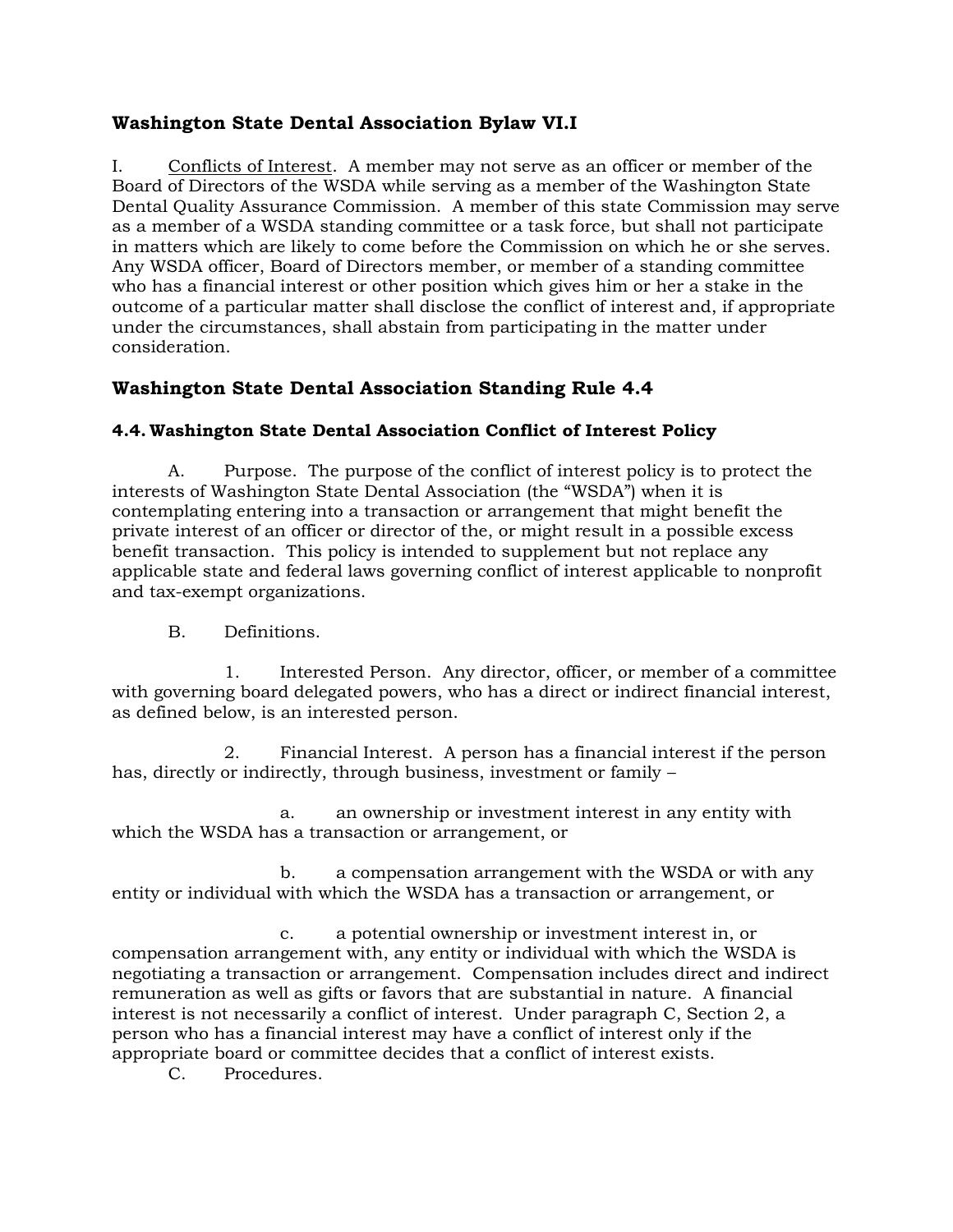1. Duty to Disclose. In connection with any actual or possible conflicts of interest, an interested person must disclose the existence of his or her financial interest and must be given the opportunity to disclose all material facts to the directors and members of committees with board delegated powers considering the proposed transaction or arrangement.

2. Determining Whether a Conflict of Interest Exists. After disclosure of the financial interest and all material facts, and after any discussion with the interested person, he/she shall leave the board or committee meeting while the determination of a conflict of interest is discussed and voted on. The remaining board or committee members shall decide if a conflict of interest exists.

3. Procedures for Addressing the Conflict of Interest.

a. An interested person may make a presentation at the board or committee meeting, but after such presentation, he/she shall leave the meeting during the discussion of, and the vote on, the transaction or arrangement that result in the conflict of interest.

b. The chairperson of the board or committee shall, if appropriate, appoint a disinterested person or committee to investigate alternatives to the proposed transaction or arrangement.

c. After exercising due diligence, the board or committee shall determine whether the WSDA can obtain a more advantageous transaction or arrangement with reasonable efforts from a person or entity that would not give rise to a conflict of interest.

d. If a more advantageous transaction or arrangement is not reasonably attainable under circumstances that would not give rise to a conflict of interest, the board or committee shall determine by a majority vote of the disinterested directors whether the transaction or arrangement is in the WSDA's best interest and for its own benefit and whether the transaction is fair and reasonable to the WSDA and shall make its decision as to whether to enter into the transaction or arrangement in conformity with such determination.

4. Violations of the Conflict of Interest Policy.

a. If the board or committee has reasonable cause to believe that an interested person has failed to disclose actual or possible conflicts of interest, it shall inform the interested person of the basis for such belief and afford the interested person an opportunity to explain the alleged failure to disclose.

b. If, after hearing the response of the interested person and making such further investigation as may be warranted in the circumstances, the board or committee determines that the interested person has in fact failed to disclose an actual or possible conflict of interest, it shall take appropriate disciplinary and corrective action.

D. Records of Proceedings.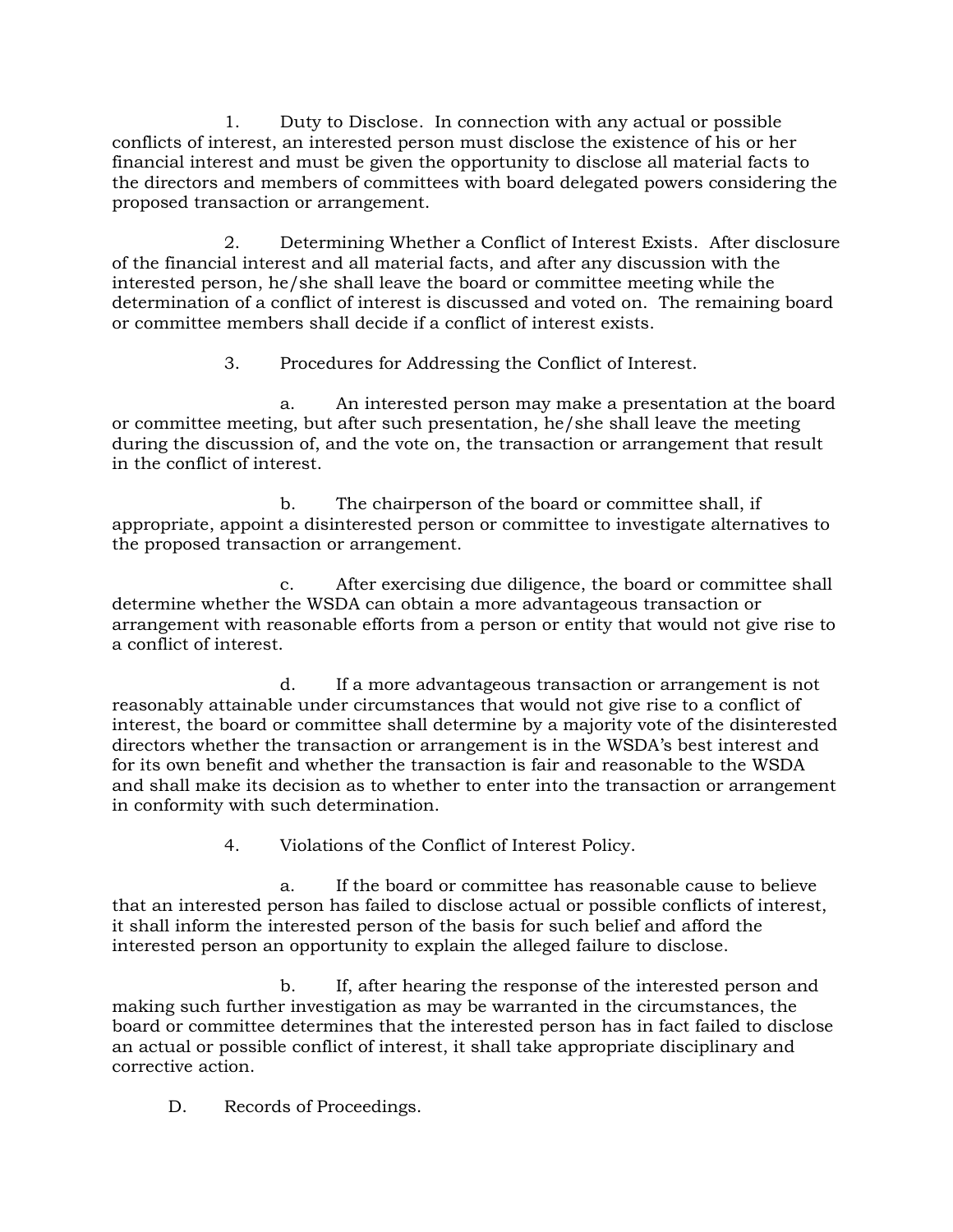The minutes of the board and all committees with board-delegated powers shall contain the following:

1. The names of the persons who disclosed or otherwise were found to have a financial interest in connection with an actual or possible conflict of interest, the nature of the financial interest, any action taken to determine whether a conflict of interest was present, and the board's or committee's decision as to whether a conflict of interest in fact existed.

2. The names of the persons who were present for discussions and votes relating to the transaction or arrangement, the content of the discussion, including any alternatives to the proposed transaction or arrangement, and a record of any votes taken in connection therewith.

E. Compensation.

1. A voting member of the board of directors who receives compensation, directly or indirectly, from the WSDA for services is precluded from voting on matters pertaining to that member's compensation.

2. A voting member of any committee whose jurisdiction includes compensation matters and who receives compensation, directly or indirectly, from the WSDA for services is precluded from voting on matters pertaining to that member's compensation.

1. No voting member of the governing board or any committee whose jurisdiction includes compensation matters and who receives compensation, directly or indirectly, from the WSDA, either individually or collectively, is prohibited from providing information to any committee regarding compensation.

F. Annual Statements.

Each director, officer and staff member shall annually sign a statement which affirms that such person –

1. Has received a copy of the conflict of interest policy;

2. Has read and understands the policy;

3. Has agreed to comply with the policy; and

4. Understands that the WSDA is a tax-exempt trade association under IRC § 501(c)(6) and that in order to maintain its federal tax exemption it must engage primarily in activities which accomplish one or more of its tax-exempt purposes.

G. Periodic Reviews.

To ensure the WSDA operates in a manner consistent with its tax-exempt purposes and does not engage in activities that could jeopardize its tax-exempt status, periodic